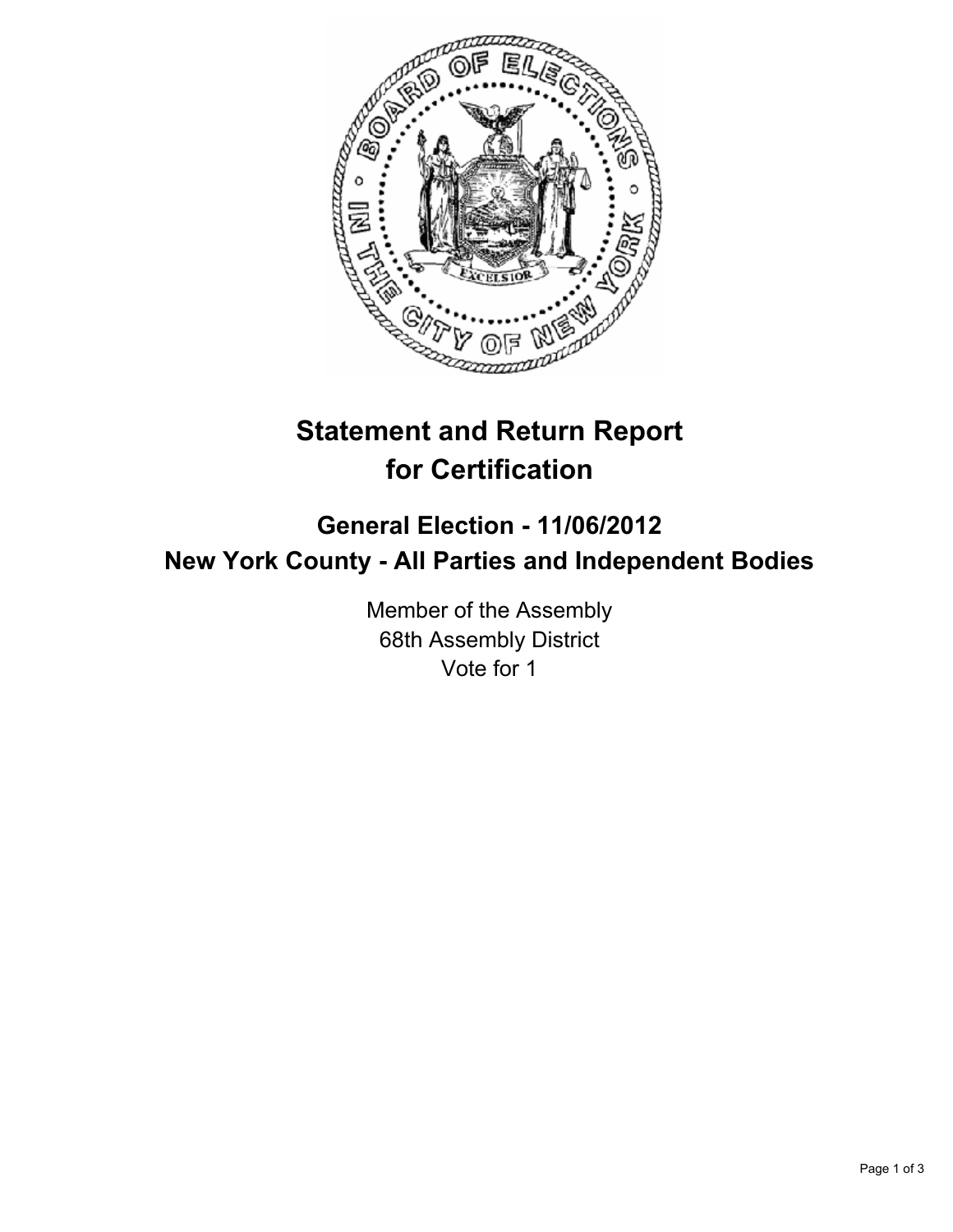

## **Assembly District 68**

| PUBLIC COUNTER                                           | 37,480       |
|----------------------------------------------------------|--------------|
| <b>EMERGENCY</b>                                         | 132          |
| ABSENTEE/MILITARY                                        | 912          |
| FEDERAL                                                  | 285          |
| <b>SPECIAL PRESIDENTIAL</b>                              | 0            |
| <b>AFFIDAVIT</b>                                         | 5,170        |
| <b>Total Ballots</b>                                     | 43,979       |
| Less - Inapplicable Federal/Special Presidential Ballots | (285)        |
| <b>Total Applicable Ballots</b>                          | 43,694       |
| ROBERT J. RODRIGUEZ (DEMOCRATIC)                         | 30,512       |
| ROBERT J. RODRIGUEZ (WORKING FAMILIES)                   | 1,033        |
| ANGELA DAVIS (WRITE-IN)                                  | 1            |
| BARBARA NOVAK (WRITE-IN)                                 | 1            |
| BILL CLINTON (WRITE-IN)                                  | 1            |
| CHRISTOPHER GIATTINO (WRITE-IN)                          | 1            |
| DANIEL KELLY (WRITE-IN)                                  | $\mathbf{1}$ |
| FRANCO TRINGRO (WRITE-IN)                                | 1            |
| HERMAN BADILLO (WRITE-IN)                                | 1            |
| JOHN RUIZ (WRITE-IN)                                     | 1            |
| JON LIN (WRITE-IN)                                       | 1            |
| KIM CHASEL (WRITE-IN)                                    | 1            |
| MATTHEW WASHINGTON (WRITE-IN)                            | 1            |
| MICHAEL KANE (WRITE-IN)                                  | 1            |
| MICHAEL L. HOGAN (WRITE-IN)                              | $\mathbf{1}$ |
| NOEL LEADER (WRITE-IN)                                   | 1            |
| ROB PITTS (WRITE-IN)                                     | 1            |
| TIM AMAKER (WRITE-IN)                                    | 1            |
| TIM GLAUB (WRITE-IN)                                     | 1            |
| UNATTRIBUTABLE WRITE-IN (WRITE-IN)                       | 11           |
| WHITNEY TILSON (WRITE-IN)                                | 1            |
| WILLIAM HARGRAVES III (WRITE-IN)                         | 1            |
| <b>Total Votes</b>                                       | 31,575       |
| Unrecorded                                               | 12,119       |